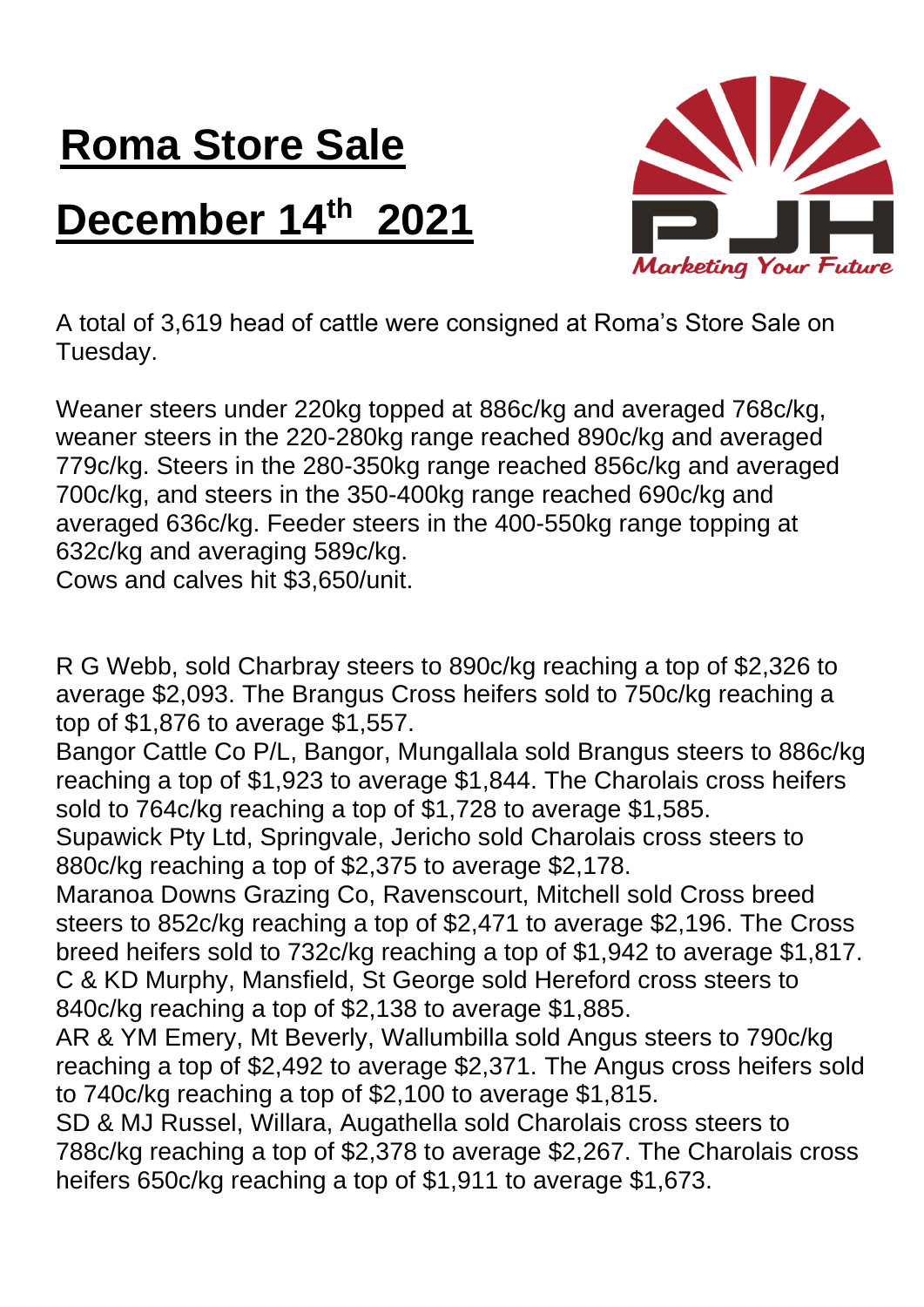DC Diamond Past, Mirri Mirri, Hannaford sold Angus cross steers to 786c/kg reaching a top of \$2,053 to average \$1,730. The Angus cross heifers sold to 642c/kg reaching a top of \$1,708 to average \$1,437. GN & JR Blackett, Tamanick, Mitchell sold Droughtmaster cross steers to 756c/kg reaching a top of \$2,325 to average \$2,264. The Droughtmaster cross cows sold to 396c/kg reaching a top of \$2,341 to average \$2,261. D & K Witt, Revilo, Mitchell sold Angus cross steers to 752c/kg reaching a top of \$2,206 to average \$2,206.

Seawright Investments, Comet Downs, Injune sold Santa steers 728c/kg reaching a top of \$2,354 to average \$2,109. The Santa heifers sold to 700c/kg reaching a top of \$1,977 to average \$1,914.

HJT Family Trust, De-ankerr, Yuleba sold Charolais cross steers to 706c/kg reaching a top of \$2,724 to average \$2,070.

CD & RD Hay, Moonya, Wandoan sold Braford steers to 690c/kg reaching a top of \$2,649 to average \$2,194. The Braford heifers sold to 780c/kg reaching a top of \$2,359 to average \$2,170.

Moonya Agriculture Pty Ltd, Roma sold Angus steers 674c/kg reaching a top of \$2,494 to average \$2,369.

Ferguson Cattle Co, Annie-Vale, Roma sold Charolais cross steers to 668c/kg reaching a top of \$2,372 to average \$2,271.

Howson Family Trust, Banumba, Tara sold Angus cross steers to 660c/kg reaching a top of \$2,751 to average \$2,529.

BW & M Uebergang, Berwyndale, Miles sold Angus cross steers to 632c/kg reaching a top of \$2,617 to average \$2,548.

JH EM & NJ McEwan, Wyoming, Roma sold Angus cross steers to 621c/kg reaching a top of \$2,816 to average \$2,746.

LRB Briscoe, Kilmarnock, Injune sold Santa cross steers to 616c/kg reaching a top of \$2,630 to average \$2,540.

SG, RW & TA Cormack, Roma sold Droughtmaster cross steers to 596c/kg reaching a top of \$3,178 to average \$2,612.

Heifers under 220kg topped at 764c/kg and averaged 646c/kg, while heifers in the 220-280kg range topped at 780c/kg and averaged 643c/kg. Heifers in the 280-350kg range topped at 724c/kg, averaging 580c/kg. Heifers in the 350-450kg range topped at 610c/kg, averaging 483c/kg.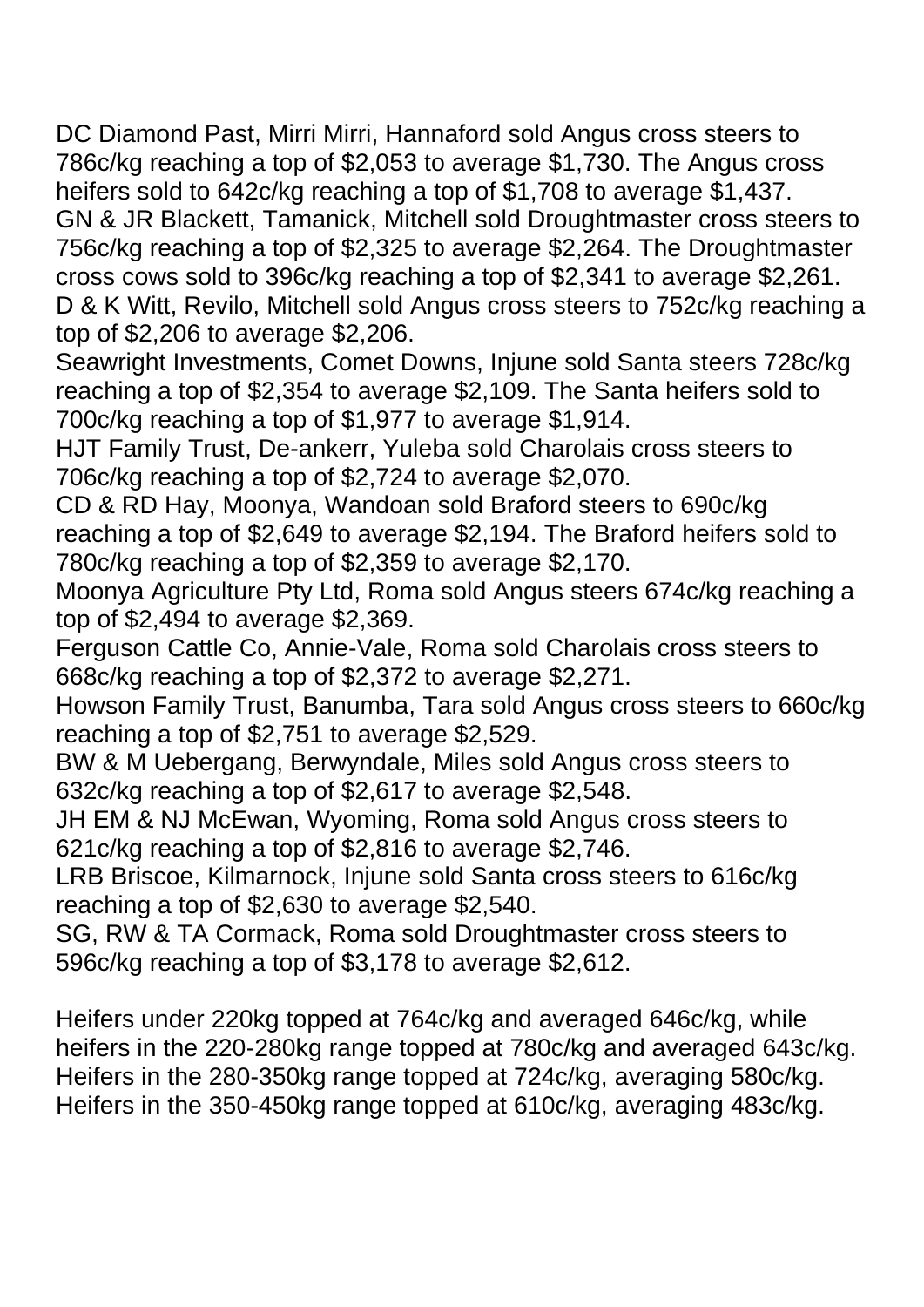Wythburn Grazing, Echo Hills, Wallumbilla sold Angus cross heifers to 668c/kg reaching a top of \$2,217 to average \$2,154.

PJ & BJ Andrews, Blue Hills, Roma sold Santa cross heifers to 652c/kg reaching a top of \$1,956 to average \$1,956.

Australian Country Choice Properties, Niella, Roma sold Brahman cross heifers to 512c/kg reaching a top of \$1,725 to average \$1,535.

Cows in the 300-400kg range reached 382c/kg and averaged 261c/kg, while cows in the 400kg-500kg range reached 398c/kg and averaged 319c/kg. Cows over 500kg topped at 398c/kg, averaging 377c/kg.

South Westgrove Cattle Co Pty Ltd, South Westgrove, Injune sold Santa cross cows to 384c/kg reaching a top of \$2,125 to average \$1,758.

Zeb D Murphy, Mansfield, St George sold Hereford cross bulls to 718c/kg reaching a top of \$1,472 to average \$1,472. Bass Cattle Co, Muldoon, Mungallala sold Santa bulls to 373c/kg reaching a top of \$3,727 to average \$2,648.

## *NEXT STORE SALE IS 11th JANUARY 2022 PJH SELL 6 th POSITION*